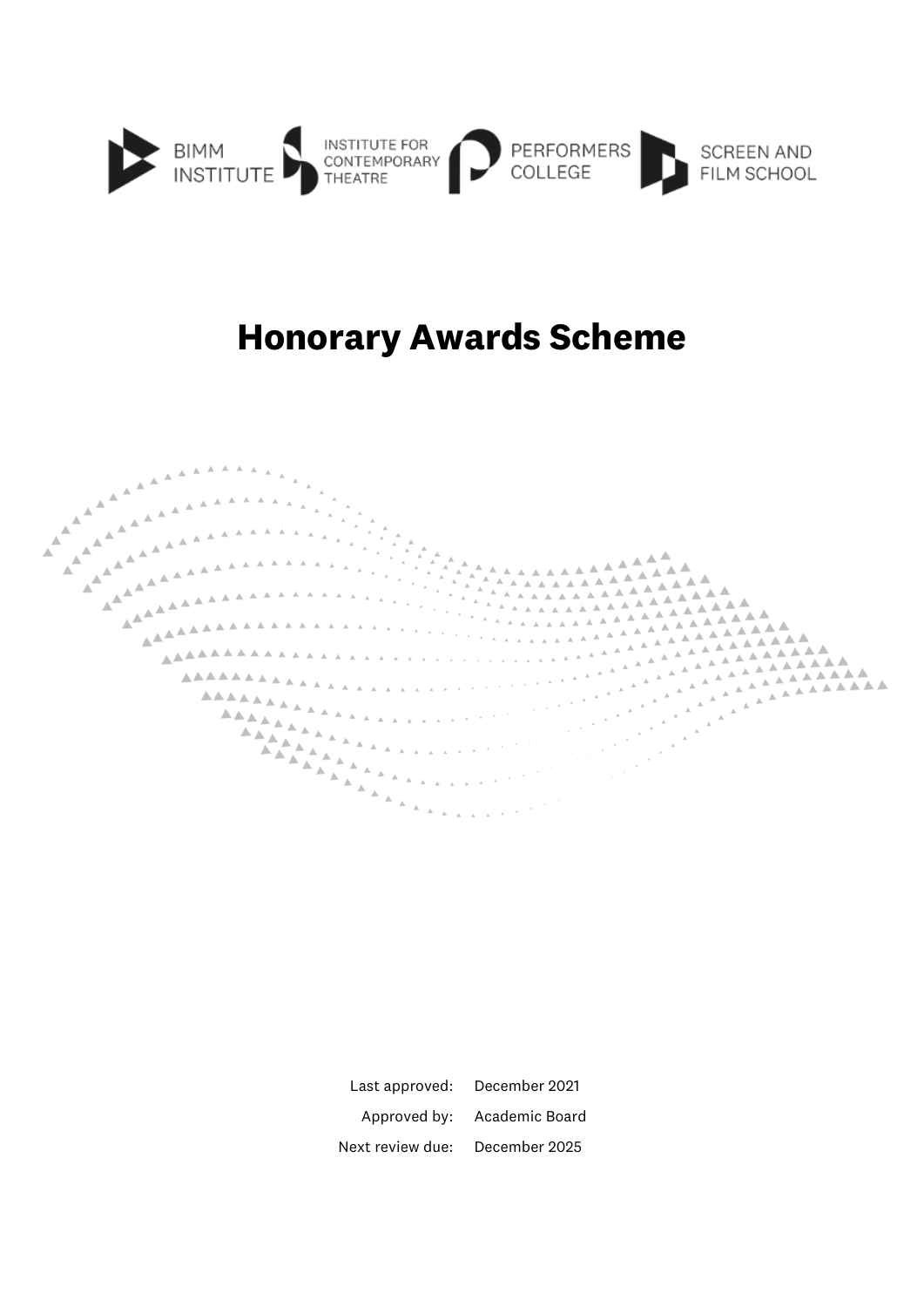#### Honorary Awards Scheme

#### **1. Introduction**

- 1.1. In accordance with the Institute's [Academic Framework,](https://www.bimm.ac.uk/academic-framework/) the Academic Board delegates to the Honorary Awards Committee (HAC) the authority to approve persons for conferment of Honorary Degrees and Fellowships, in line with the criteria laid out below.
- 1.2. There are two different types of Honorary Awards available:
	- (i) Honorary Degrees.
	- (ii) BIMM Institute Fellowships.
- 1.3. The title of any Master's degree awarded will be agreed by the HAC but will be an **Hon MA** award.
- 1.4. The title of any Fellowship awarded will be **Fellow of BIMM Institute (FBIMMI)**.
- 1.5. Proposals to confer an award not listed above will be subject to the approval of Academic Board.

### **2. General Requirements**

- 2.1. The following general requirements must be considered for all types of Honorary Awards:
	- (i) Honorary Awards will be conferred on persons of distinction in the arts and creative industries who will enhance the reputation of the Institute and strengthen its mission.
	- (ii) Honorary Awards will be conferred on persons present at an appropriate conferment ceremony. It is not possible for an Honorary Award to be conferred *in absentia*.
	- (iii) Honorary Awards may not be conferred on persons who are employed by the Institute at the time of conferment. Current staff, students and external members of Institute committees will not be eligible while in these roles.
	- (iv) A reasonable test of a candidate's suitability for any Honorary Award should be the 'goodness of fit' of the candidate with the community of honorary graduates already created by the Institute.
	- (v) An Honorary Award should not be read as reciprocating a gift or political intervention on behalf of the Institute.
	- (vi) In making awards to people in political life, the Institute should seek to avoid endorsing individual political candidature or raising suspicion of eliciting favour with any party or person.

#### **3. Honorary Degree Criteria & Requirements**

- 3.1. Honorary Degrees will be awarded to those who:
	- (i) Have achieved academic distinction or held major leadership roles nationally or internationally in the disciplines, areas of business and professions that BIMM Institute serves.
	- (ii) Are considered to be appropriate role models for our students and whose work corresponds with the values of the Institute.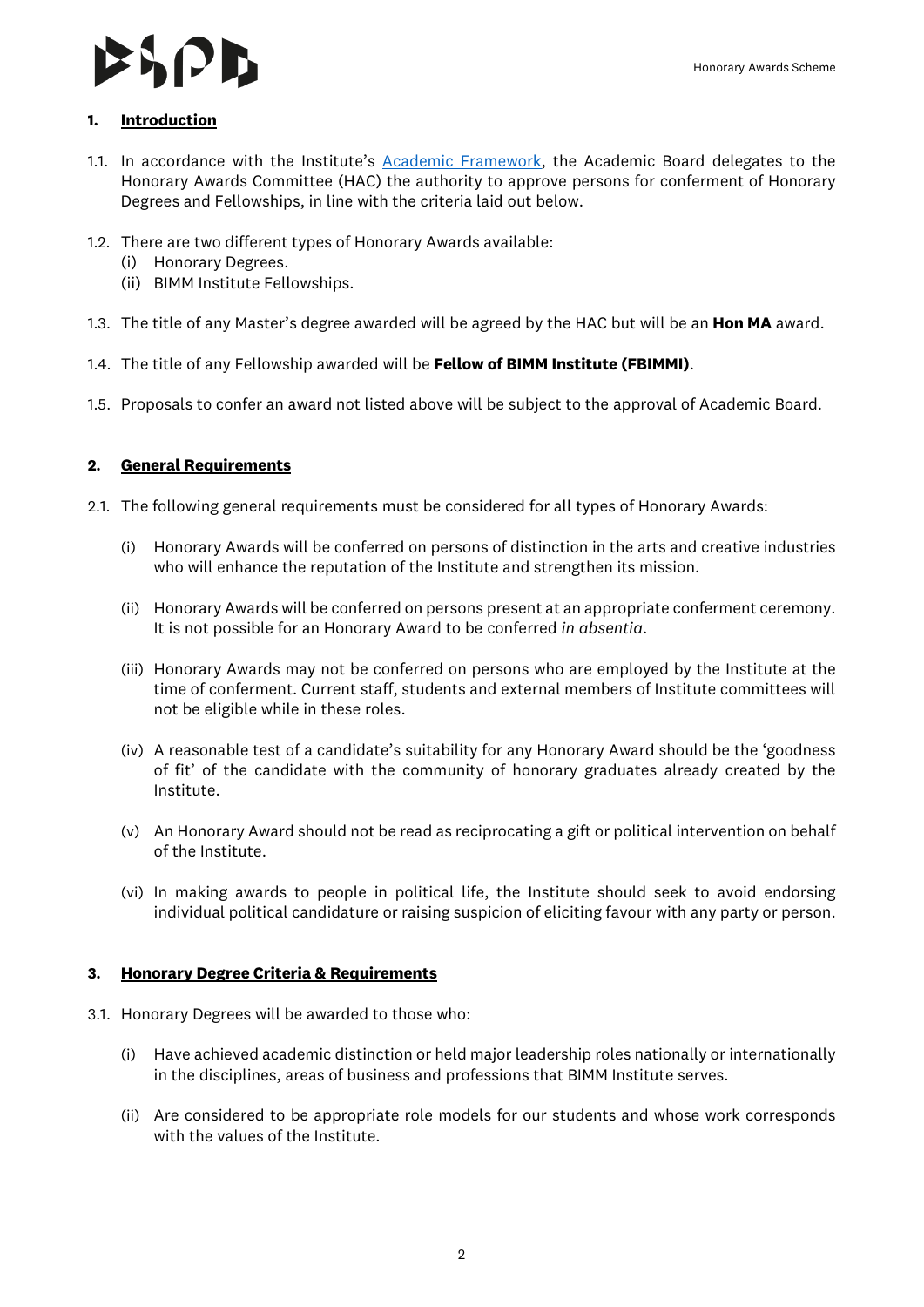

- (iii) Have a local connection with the Institute (not essential, but the award must be of benefit to the Institute).
- (iv) Have a prior or planned connection with BIMM Institute's activities.
- (v) Have an affinity with disciplines studied at BIMM Institute.

#### **4. BIMM Institute Fellowship Criteria & Requirements**

- 4.1. BIMM Institute Fellowships may be conferred on persons whose outstanding work or actions have contributed significantly (whether by benefaction, achievement or service) in furthering the work or interests of BIMM Institute.
- 4.2. They may be conferred on persons external to BIMM Institute or ex-members of staff who have in the past made, or continue to make, a significant contribution to the student experience and standing of BIMM Institute.

#### **5. Authority to Rescind Honorary Awards**

5.1. Under exceptional circumstances, the HAC has the authority to rescind an Honorary Award. For example, where the activities of a recipient have brought, or have the potential to bring, the Institute into disrepute. Where any such cases are brought to the attention of the Committee, they will be considered by members at the earliest available opportunity in order to minimise the potential for reputational damage.

#### **6. Procedure for Nominations**

- 6.1. Any current member of staff or student of the Institute may nominate another person for an Honorary Award.
- 6.2. All nominations must be made via the online nomination form available [here.](https://www.bimm.ac.uk/honorary-awards)
- 6.3. Nominations may be submitted throughout the academic year, but the deadline for consideration at the HAC summer meeting will be 15th May each year.
- 6.4. All nominations must be treated as confidential until the HAC Chair confirms they can be released.
- 6.5. Those making nominations should not approach the nominee. When the nomination is confirmed, the HAC Chair will make the formal invitation and all communications will be through them.
- 6.6. The HAC will meet in confidential session, normally once a year, to consider nominations and approve awards according to the criteria stated above.
- 6.7. The Institute is committed to the achievement of equal opportunities and encourages diversity, so the HAC welcomes nominations in respect of individuals from a wide variety of backgrounds.
- 6.8. Although the minutes of the HAC should remain confidential, the Chair will submit an annual report of its business to the Academic Board.
- 6.9. A list of all honorands will be maintained on the Institute website.